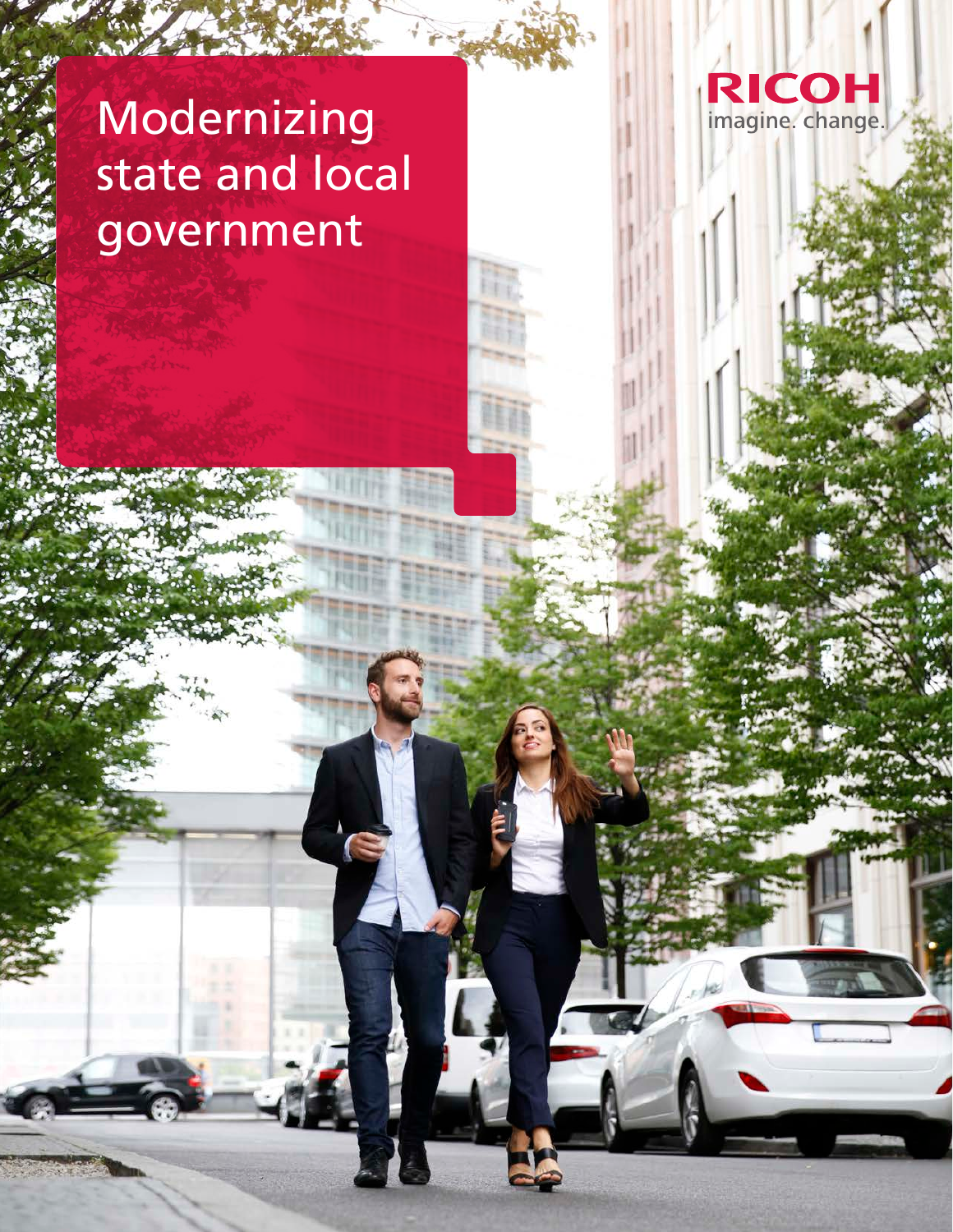## THRIVE IN A DIGITAL WORLD

Considerations such as citizen experience, tightening data mandates, an aging workforce and budget uncertainty continue to shape the future of state and local governments.

State and Local governments are using emerging technologies to improve citizens lives. Huge amounts of data are collected, and new analytics tools utilized to develop programs that more closely align with citizens needs and expectations.

Aging legacy infrastructures hinder the Amazon-like digital experience that citizens expect. Storing millions of paper records is costly and restricts easy access and sharing of valuable information.

The traditional business practices and processes on which agencies have relied no longer ensure success in a rapidly changing, increasingly digital world. Agencies must emerge from a paper-based system to full digital transformation. Modernization of operations is critical to success.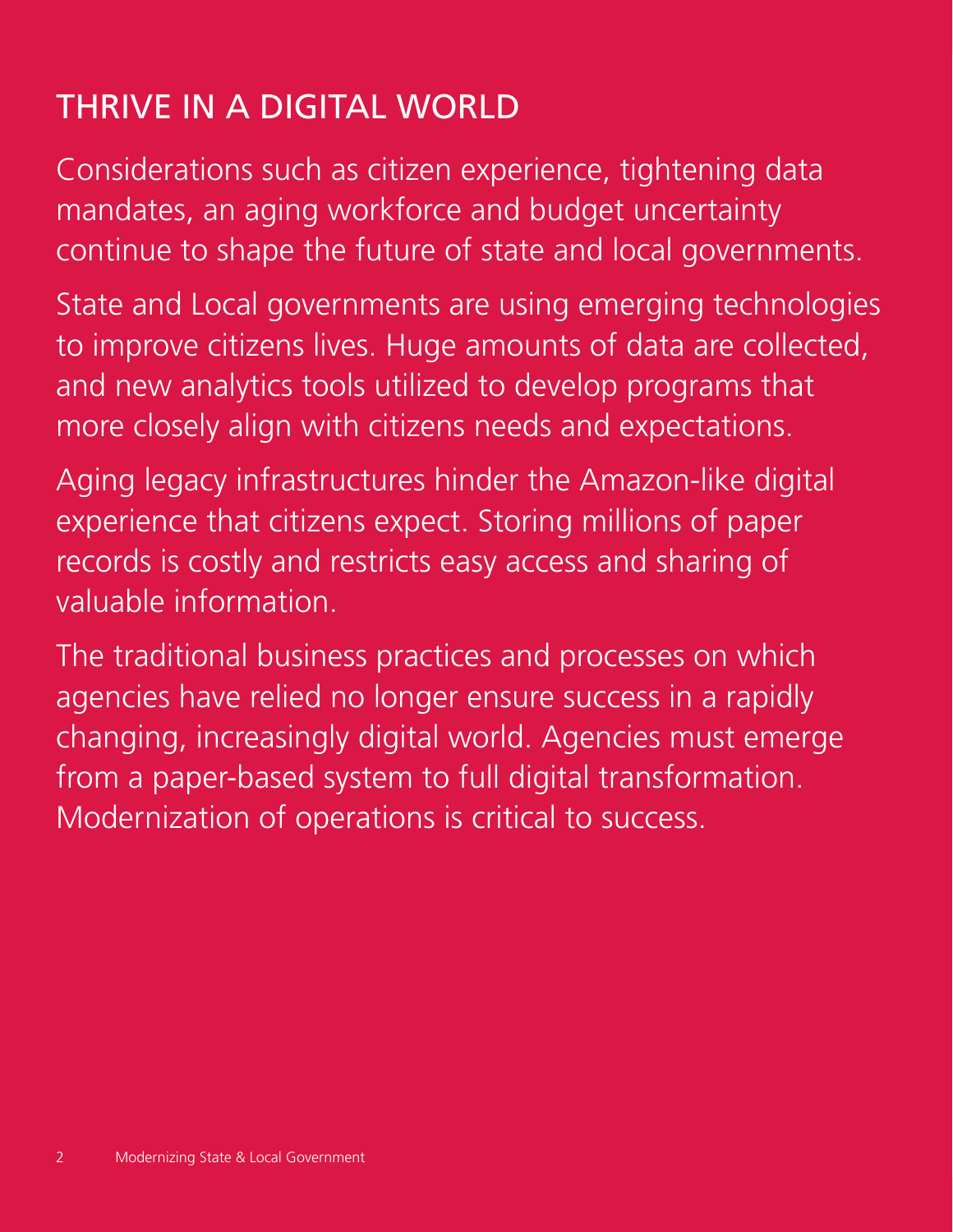# ENHANCE THE CITIZEN EXPERIENCE HOW RICOH CAN HELP

## SERVICES



### **Modernize and consolidate IT infrastructure**

Online interactions are much preferred over in-person or telephone — and those interactions must include smooth, easy and fast processes. Enhance the citizen experience and create a single portal where citizens can access all of their information and records at one time.



**Optimize SLG operations**

Access technology-enabled critical services where and when you need them. Capture the vast amounts of unstructured data — paper files, email, video and more — and transform it into meaningful electronic information, and ensure content is organized and easy to find.



#### **Cut costs and build a better customer experience**

Leverage efficiencies by merging services and departments with one another to improve the customer experience. Our Shared Services improve operational processes, establish enterprise-level support, foster collaboration, enhance analytic capabilities and support performance requirements.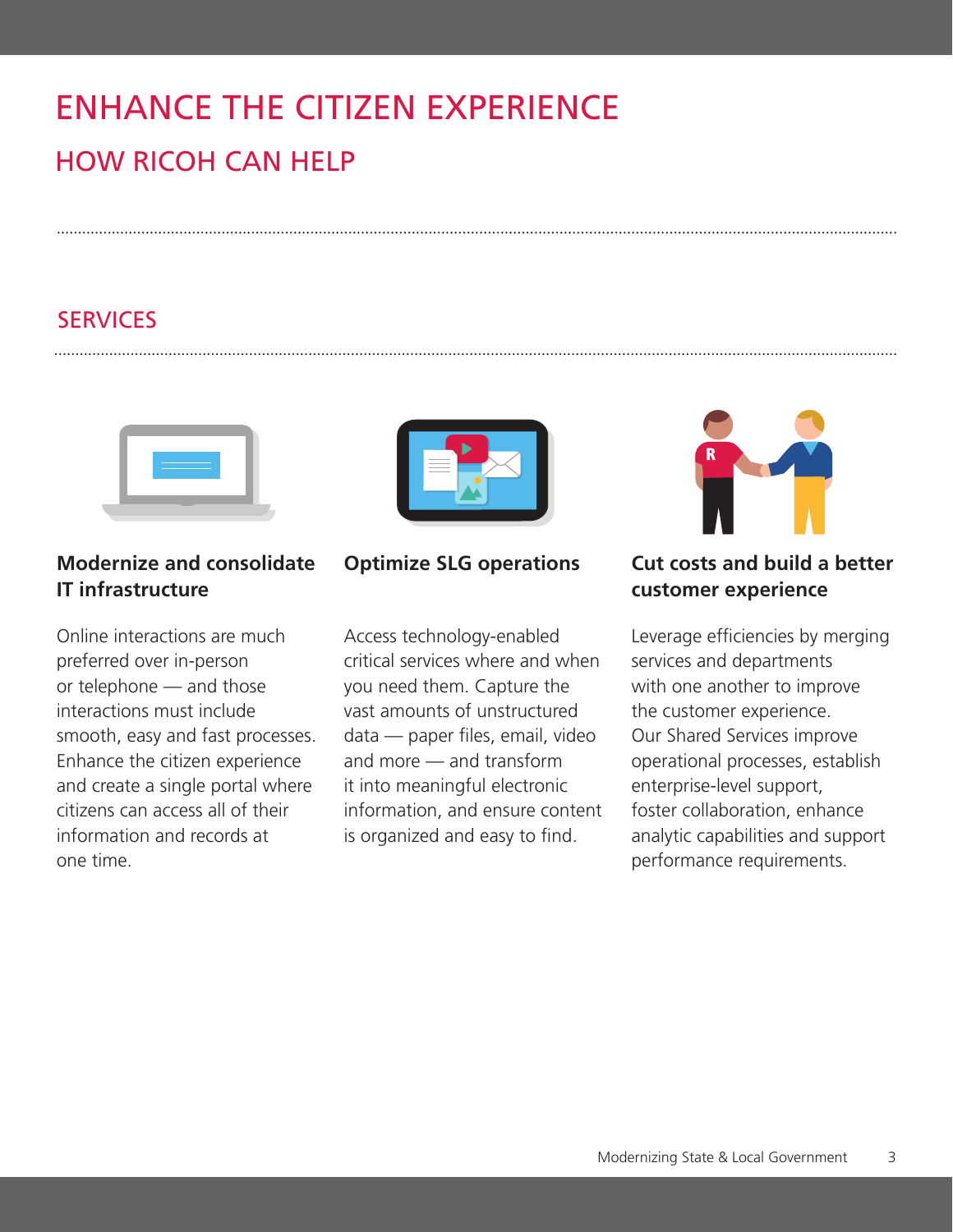## TRANSFORMING THE CITIZEN EXPERIENCE

No matter where your agency is on the digital transformation curve, we can help you identify opportunities and modernize your delivery model by innovating and optimizing key operational areas.

Our collaborative approach strikes the right balance among people, processes and technology, and it ensures defensible, measurable change.

When your agency is no longer bound by outdated, traditional methods of delivery, it can grow with capabilities that match citizens' needs and expectations.



## CASE STUDY: MADERA COUNTY, CA

### **Upgrading technology to decrease costs.**

Madera County's aging, standalone print devices increased both maintenance and print costs. And their siloed back-end workflows hampered information sharing between departments. Another roadblock: the agency didn't have room to store hundreds of file cabinets filled with paper.

Ricoh implemented innovative technology solutions, replacing their aging, inefficient machines with Ricoh multifunction printers (MFPs) with networked scanning, printing and copying capabilities. We converted and digitized paper files and made sense of unstructured information.

Replacing paper files with a digital document solution, upgrading the fleet and streamlining workflows resulted in considerable short- and long-term savings:

- \$1.5 million through lower-cost print practices
- \$50,220 in annual print fleet maintenance
- \$41,753 in annual lease payments

#### **[Read the full case study](https://www.ricoh-usa.com/en/insights/library/case-studies/county-of-madera-ca)**

"Ricoh developed an excellent plan to introduce new, lower cost devices throughout our departments that would help us not only reduce our print costs and improve efficiencies, but also move toward a paperless environment."

**Eric Fleming Chief Administrative Officer Madera County, CA**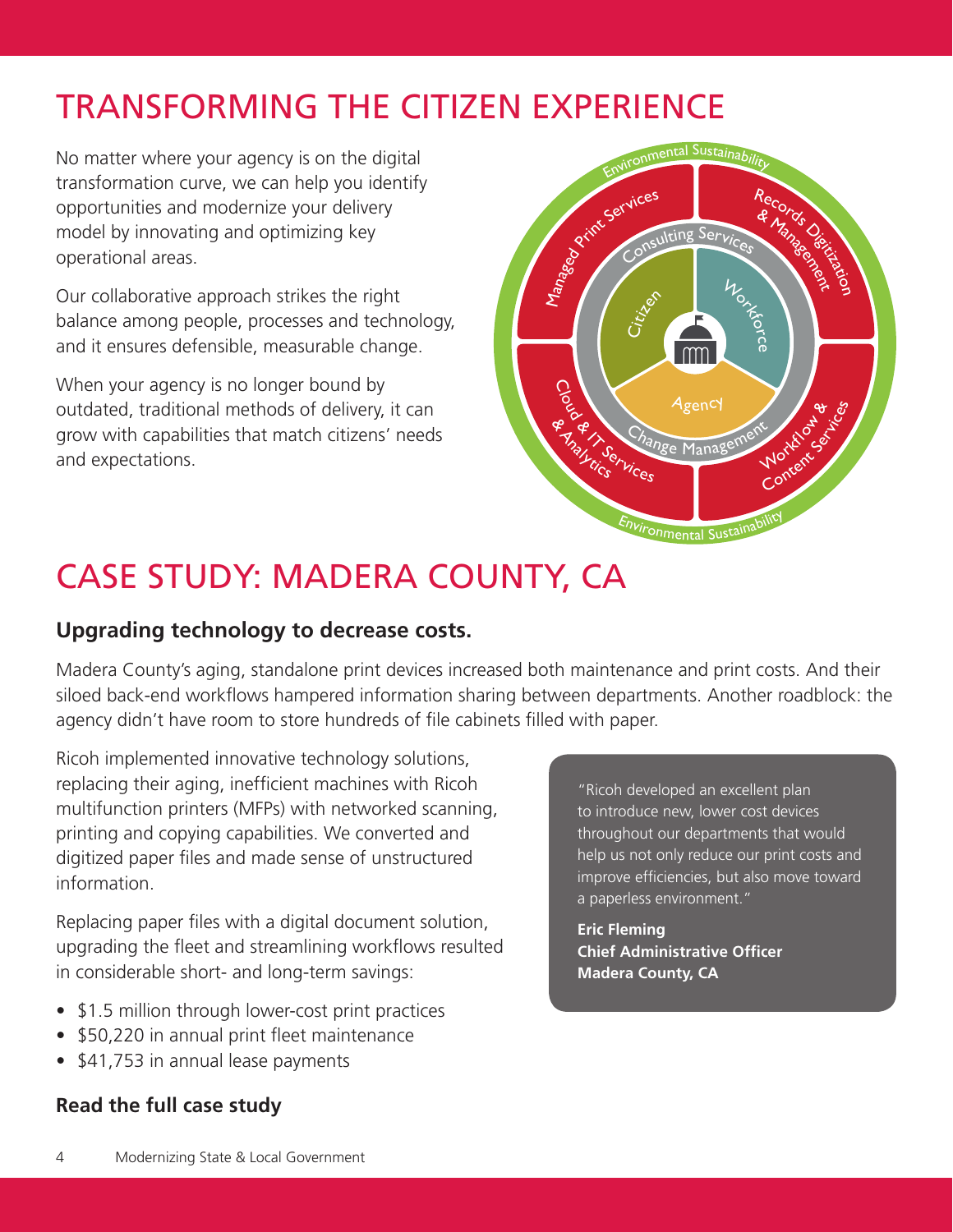## COMMITTED TO HELPING STATE AND LOCAL GOVERNMENTS MODERNIZE OPERATIONS

Our services are designed for the specific needs of state and local governments. Discover solutions to help your agencies operate more efficiently, provide more effective services and make the most of your budgets.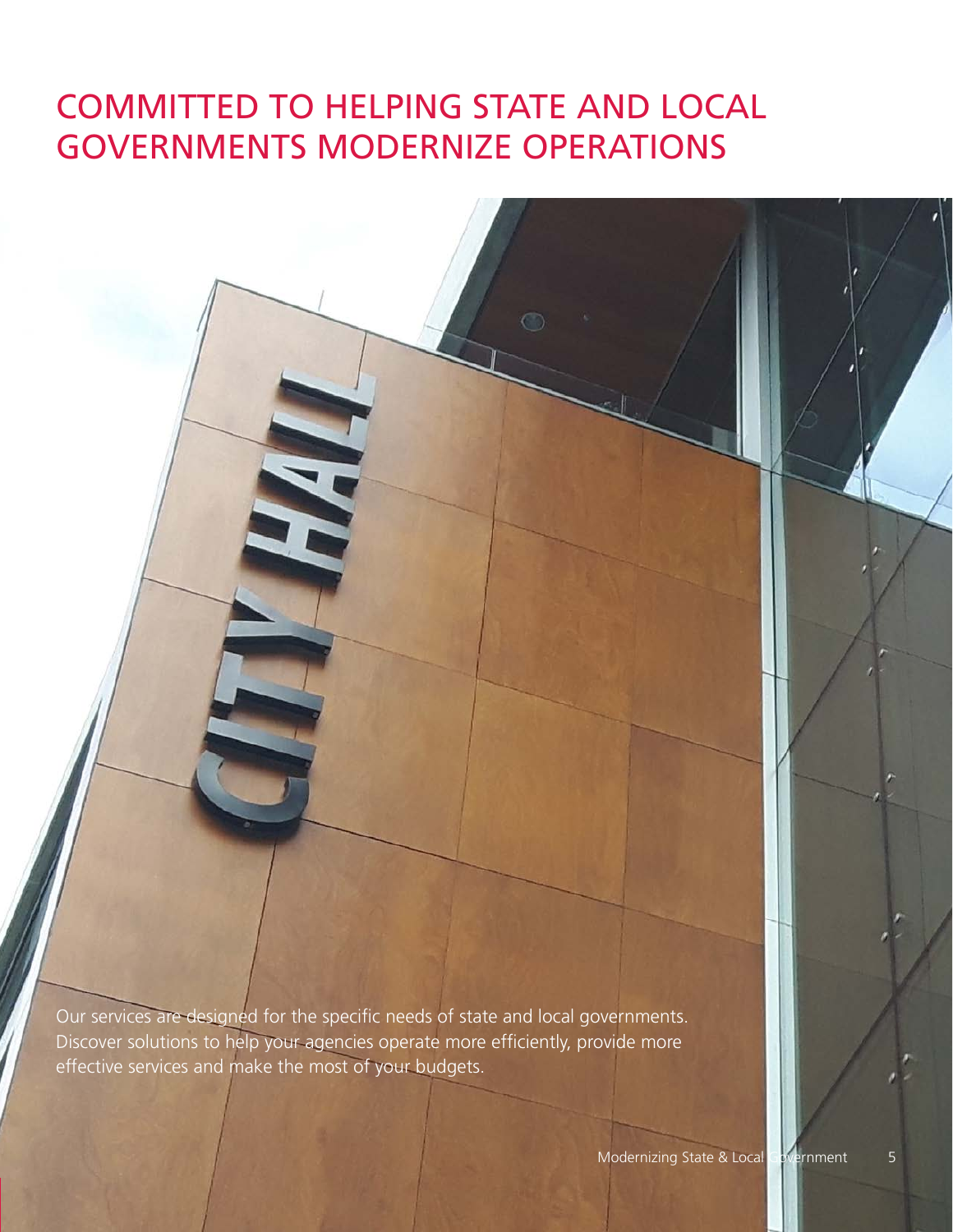## MANAGED PRINT SERVICES

Our Managed Print Services team works with you to develop the right output/document management strategy and to provide cost-effective managed services.

- Optimize your processes and technology so your workers can create, store and use information more effectively.
- Managed Print Services include analysis of mobile printing, output devices, people and processes, copy/print service centers, records management, and enterprise content management.
- Managed Print Services is a single point of control to oversee and manage output: authenticate users; view printers and status alerts; direct print to the most cost-effective devices; enforce duplex printing; gather data about usage patterns; produce standard and custom reports; track and charge back costs.

## RECORDS DIGITIZATION & MANAGEMENT

Organize unstructured data and digitize paper documents and records for fast, comprehensive and secured access to useful information.

- Increase productivity by eliminating time spent searching for or recreating information.
- Implement new digital processes with minimal business disruptions.
- Free up space and lower on-site and off-site storage costs.
- Prevent important information from being lost or damaged.
- Retrieve a record with a quick search avoid time-consuming searches through paper files and storage boxes.
- Reduce downtime due to system failures or disaster recovery.
- Avoid compliance and privacy issues, with less paper left out in the open for unauthorized viewing.

## WORKFLOW & CONTENT SERVICES

Our workflow and content management services ensure information flows throughout your organization based on what it is, who needs to access it and for how long.

- Incorporate data into workflows and business processes within your CMS, CRM or other systems.
- Help ensure data is secured and provides tools to assist with governance and compliance.
- Have one centralized location for all enterprise content, making it easier to find what you need.
- Give teams the ability to more easily collaborate and share.
- Automate workflows such as reviews and approvals, so processes move through steps faster.
- Improve visibility and transparency and deliver accurate data for analysis.

## CLOUD & IT SERVICES & ANALYTICS

We offer cloud services, infrastructure services, data transformation services and IT systems to better drive your business.

- Gain expert insight and understanding of how to tackle a variety of IT projects.
- Free up IT resources for strategic business initiatives and ensure your infrastructure remains stable and secured.
- Get managed cloud services designed for your unique security, compliance, privacy, and governance requirements.
- Protect your data with Ricoh owned and operated data centers, for reliability for your mission-critical applications.
- RICOH Analytics identifies actionable insights based on your organization's business objectives.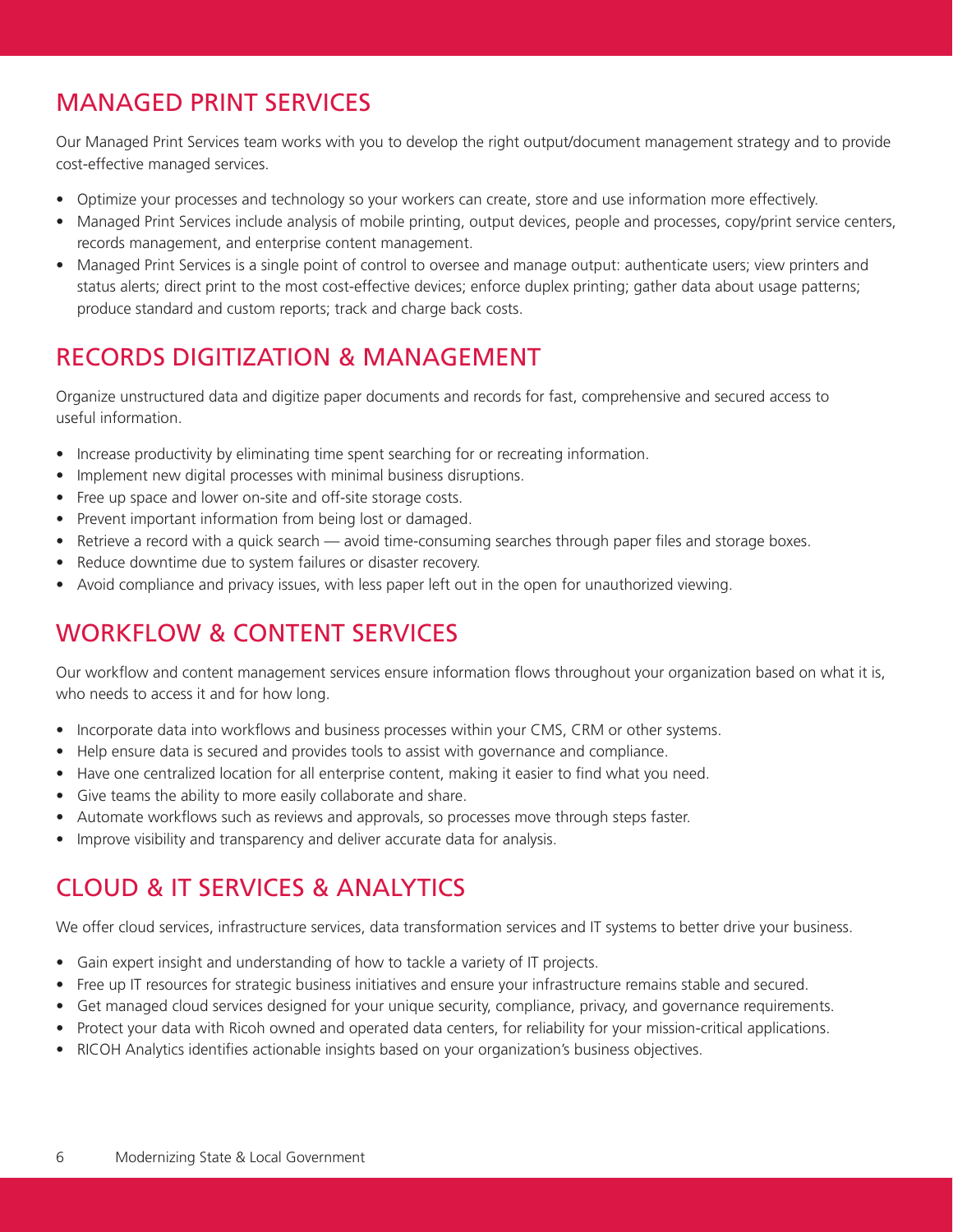

### **A rightsized printing fleet saves \$200,000 annually**

Decision-makers had no idea how much it cost to buy, run and maintain the print environment — let alone determine how much time was spent printing or waiting for print jobs.

As the partner for multifunction printers (MFPs) and Managed Print Services (MPS), we rightsized their printing fleet to less than half its current size, and replaced devices with lower-cost, high-speed, betterquality MFPs.

#### **Results**

- The department has saved \$200,000 annually by reducing and rightsizing their fleet.
- We track and provide detailed reports to the department on print volumes, device usage, supply information, service-level data and cost insight enabling them to make intelligent decisions.
- Areas of the office that used to be cluttered with desktop printers have been reclaimed for more productive uses.

#### **[Read the full case study](https://www.ricoh-usa.com/en/insights/library/case-studies/department-of-ecology-state-of-washington)**